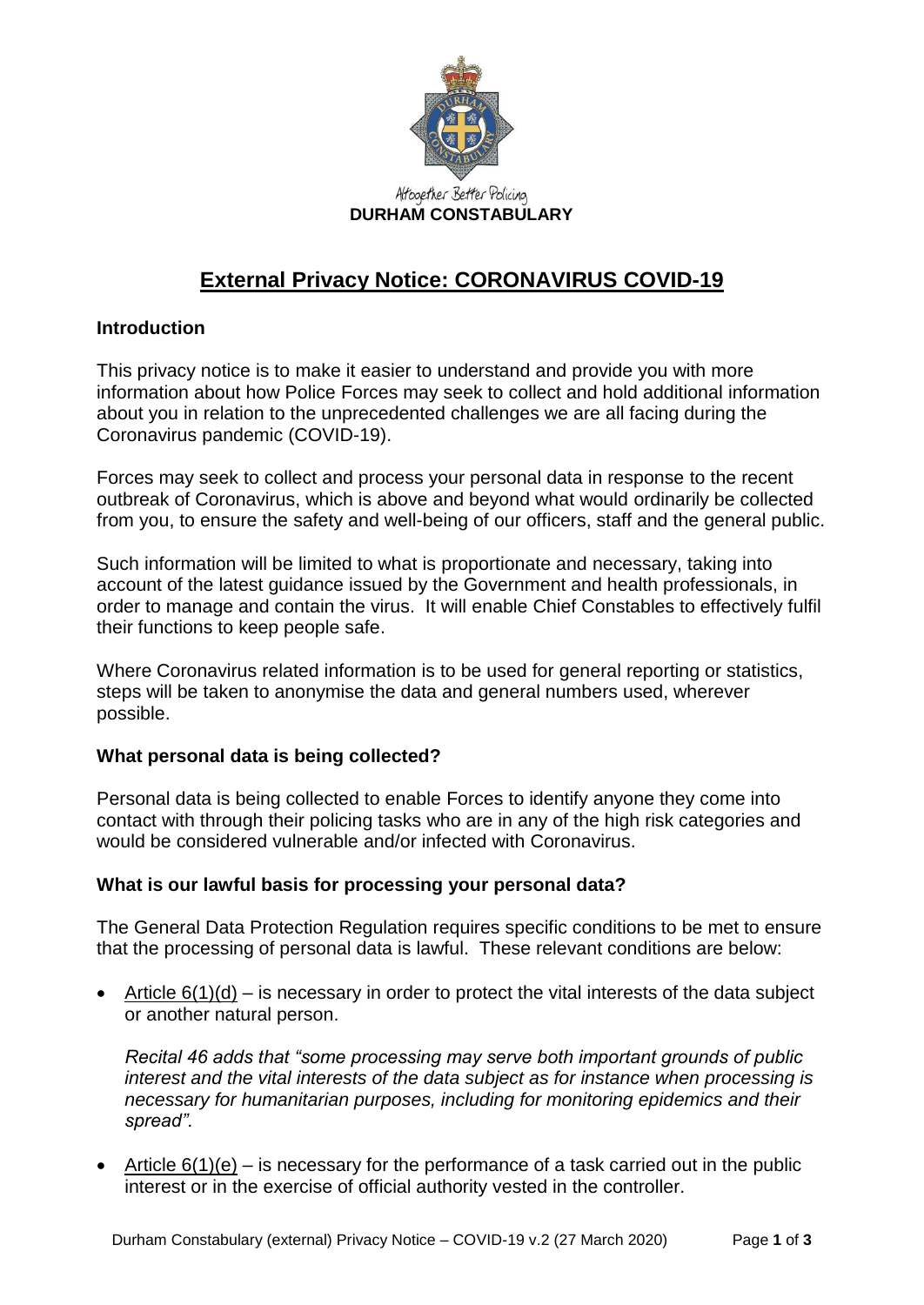

*Section 8(c) of the Data Protection Act sets out that such a task must be necessary*  for the performance of a function conferred on a person by an enactment or rule of *law. The Police Reform and Social Responsibility Act 2011 provides that Chief Constable may do anything which is calculated to facilitate or is conducive or incidental to the exercise of the functions Chief Constable.* 

The processing of special categories of personal data, which includes data concerning a person's health, are prohibited unless specific further conditions can be met. These further relevant conditions are below:

• Article  $9(2)(i)$  – is necessary for reasons of public interest in the area of public health, such as protecting against serious cross-border threats to health.

*Schedule 1, Part 2(6) – is necessary for reasons of substantial public interest and for the purpose of a function conferred on a person by an enactment or rule of law; e.g. [Health Protection \(Coronavirus\) Regulations 2020](http://www.legislation.gov.uk/uksi/2020/129/contents/made) and [Coronavirus Bill 2020](https://www.gov.uk/government/publications/coronavirus-bill-summary-of-impacts/coronavirus-bill-summary-of-impacts)*

*Schedule 1, Part 1(3) – is necessary for reasons of public interest in the area of public health, and is carried out by or under the responsibility of a health professional, or by another person who in the circumstances owes a duty of confidentiality under an enactment or rule of law, e.g. [Governmental guidance](https://www.gov.uk/government/collections/coronavirus-covid-19-list-of-guidance#guidance-for-non-clinical-settings)  [published by Public Health England](https://www.gov.uk/government/collections/coronavirus-covid-19-list-of-guidance#guidance-for-non-clinical-settings)*

### **Am I required to provide my personal data under a statutory requirement, or am I obliged to provide it?**

Whilst the provision of data cannot be mandated, you are strongly advised that it is in the best interests of all to provide this information to the Force so we are able to take relevant steps to keep you and others safe.

The information will be managed in confidential manner. All information will be held securely and processed on a 'need to know' basis by only a limited number of people. If there is a need to disclose outside of this, the minimal amount of personal data will be used.

### **How long will my personal data be retained by Forces?**

Each Force will only keep your information for as long as it necessary, taking into account of Government advice and the on-going risk presented by Coronavirus.

Health information provided by you in relation to this outbreak of Coronavirus will not be used for any other purpose.